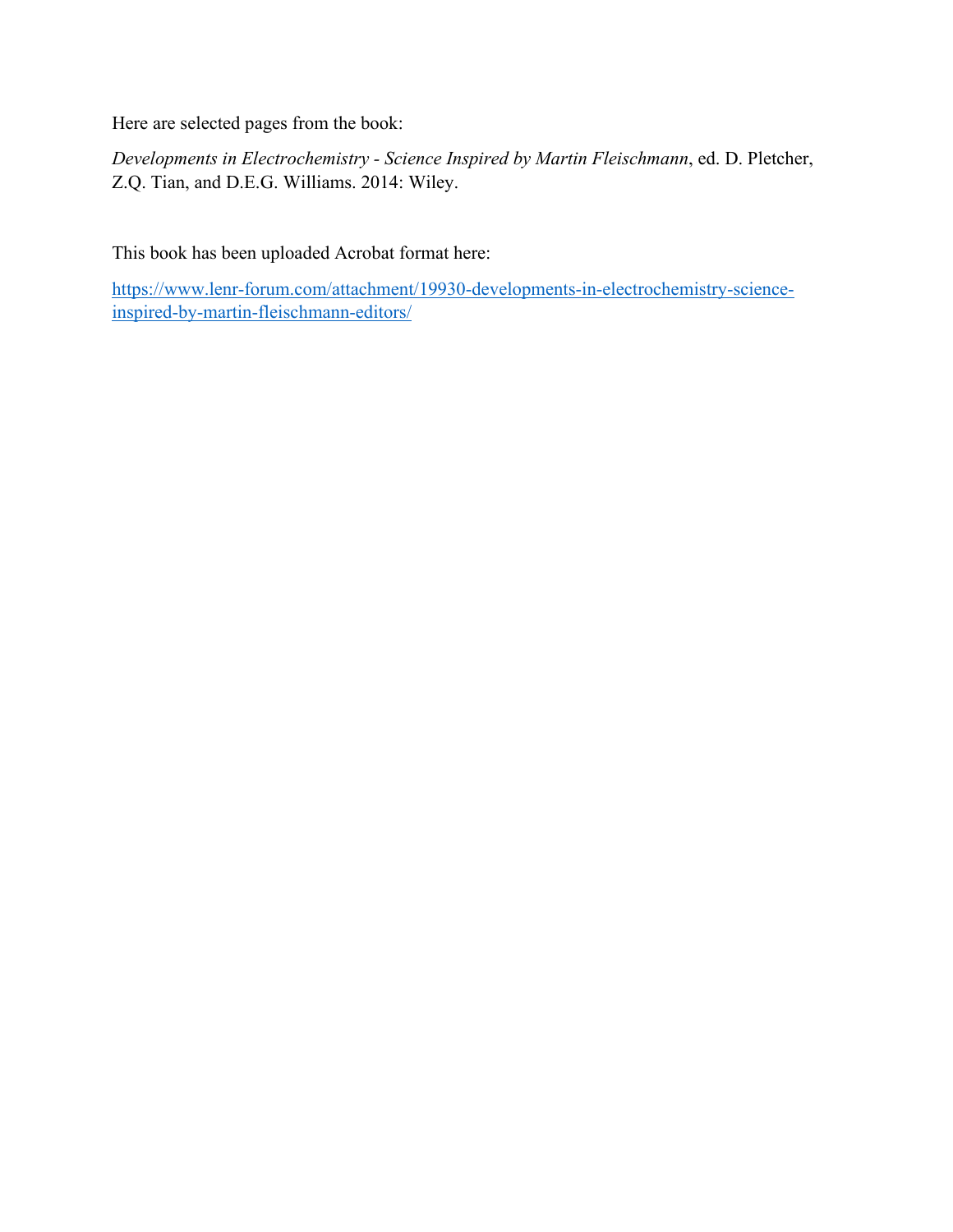# **Developments in Electrochemistry**

*Science Inspired by Martin Fleischmann*



Editors: **Derek Pletcher • Zhong-Qun Tian • David E. Williams**

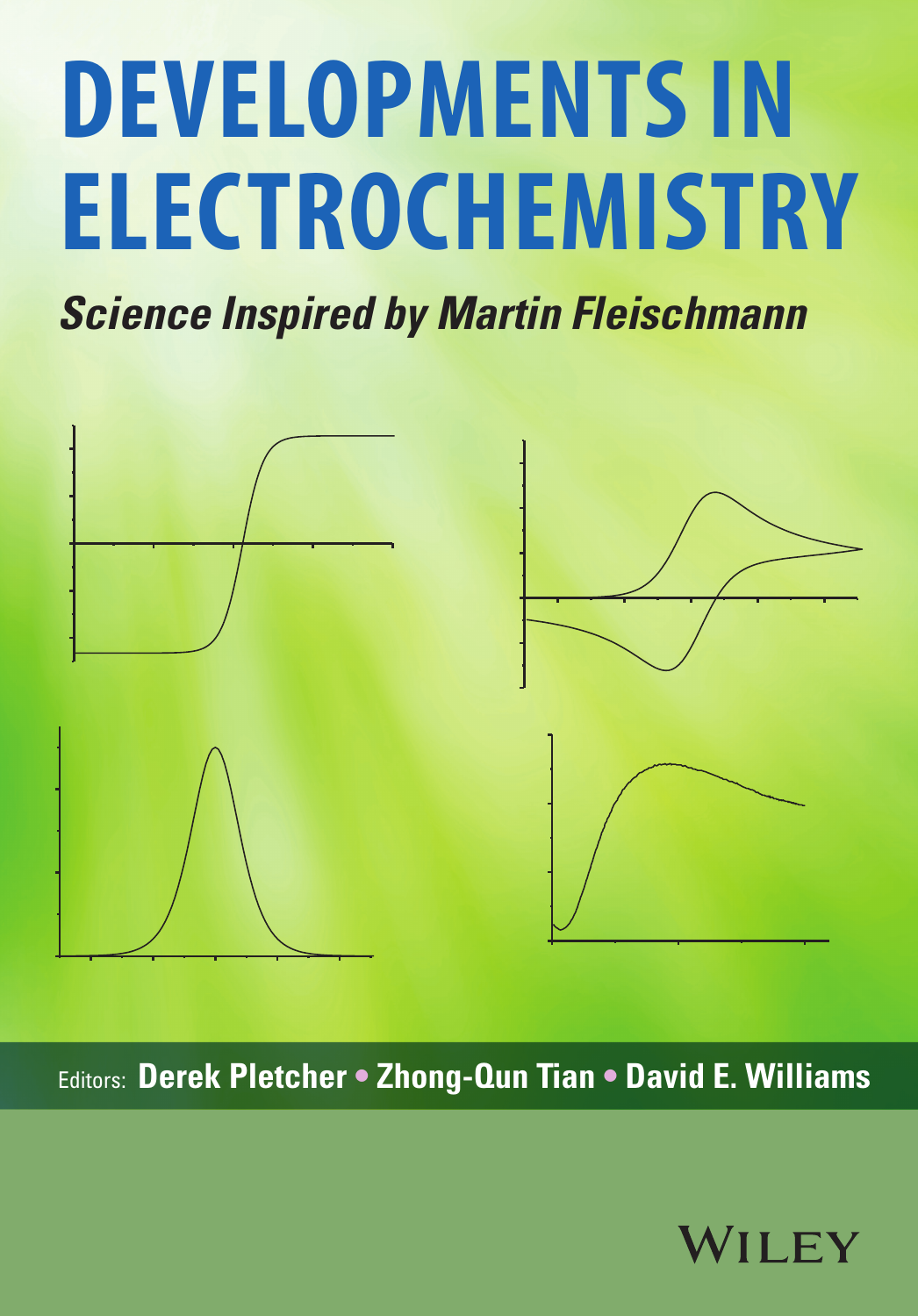## **1 Martin Fleischmann1 – The Scientist and the Person**



A group of electrochemists whose lives were enhanced by their contacts with Martin Fleischmann have joined together to produce this book; it is intended to celebrate the legacy that he has left to modern electrochemistry. Martin was an outstanding scientist with a great vision that allowed him to initiate a number of fields of activity. His detailed grasp

<sup>1</sup>Figure reproduced from http://en.wikipedia.org/wiki/File:Fleischmann-cf.jpg

*Developments in Electrochemistry: Science Inspired by Martin Fleischmann*, First Edition.

Edited by Derek Pletcher, Zhong-Qun Tian and David E. Williams.

<sup>© 2014</sup> John Wiley & Sons, Ltd. Published 2014 by John Wiley & Sons, Ltd.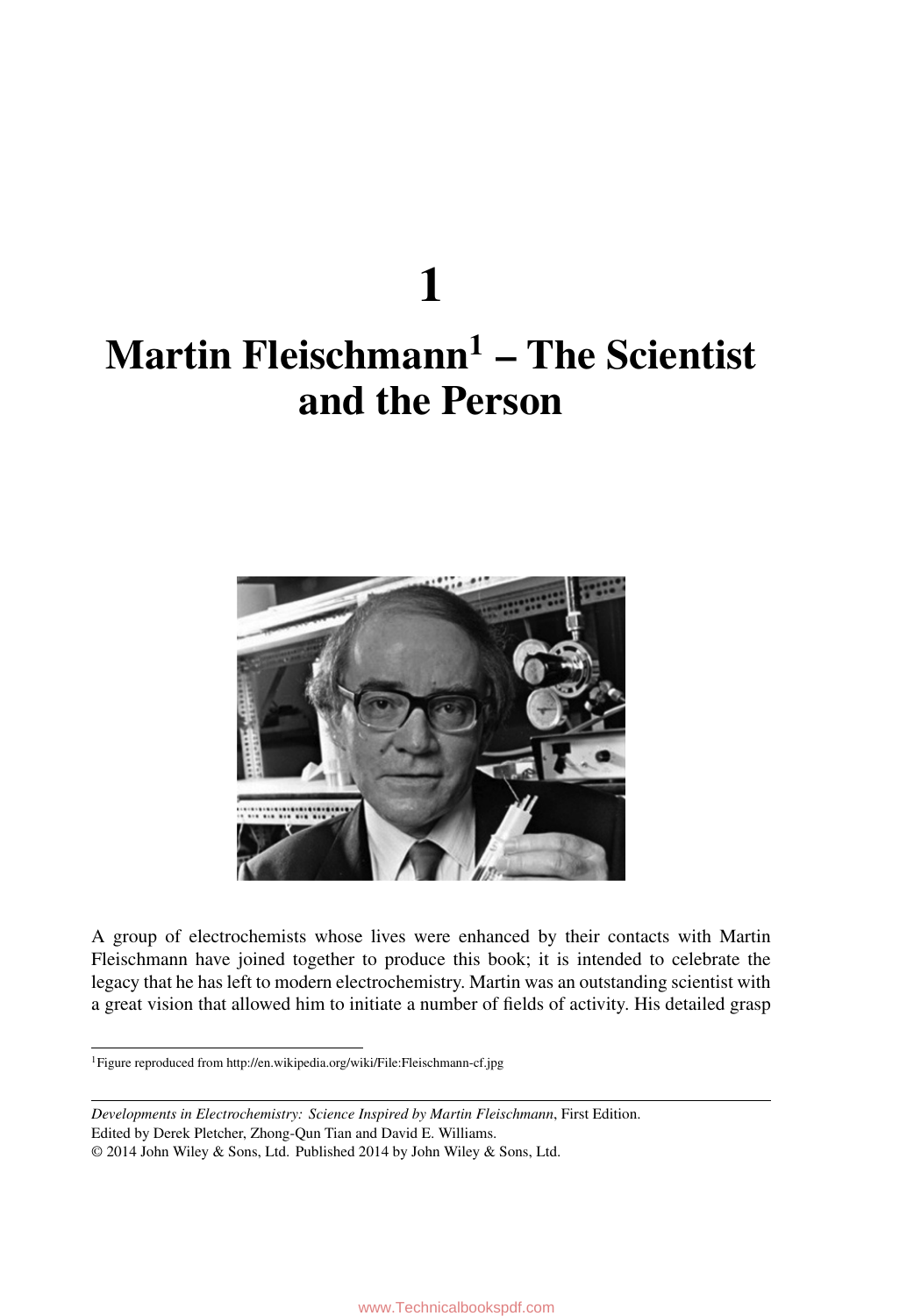of chemistry, physics and mathematics provided a background for a continuous flow of new approaches and experiments. Martin was essentially "an ideas man." Indeed, often his ideas were ahead of the ability of equipment to carry out the experiments, and it was only a few years later that the ideas came to fruition and it became possible to obtain high-quality experimental data. As can be seen by the authorship of the following chapters, this ability to be ahead of "the state-of-the-art," combined with inspirational leadership, made him a reliable stepping stone to successful careers for many of his coworkers. His enthusiasm for science, combined with a very warm personality and a lifetime's interest in the arts, skiing, food and wine, led him to have a large group of friends, ex-students and other coworkers, throughout the world. Stories about Martin abound, and a few of these are set out below. Indeed, the affection with which Martin is held can be seen in all the following chapters. All authors have, however, been asked to concentrate on the developments from the work of Fleischmann that are important now, and hence to produce a book that is relevant to "Electrochemistry in 2014." This would surely have been the wish of Martin Fleischmann.

Martin Fleischmann FRS was born in Karlsbad, Czechoslovakia in March 1927 to a wealthy, German-speaking family. His father was a well-known lawyer and his mother the daughter of a senior Austrian civil servant whose family traced its roots back to the thirteenth century in Prague. In Martin's own words, he was born into a castle with a fantastic collection of paintings. All this was to change dramatically, however. His parents were vocal opponents of the Nazi regime and, inevitably, they were forced to flee their home and leave behind all their possessions. They arrived in England after a lengthy and dangerous journey by taxi and train through Germany and Holland with a total of £1.30 in their purse! Following a period living in a "chicken hut," and the death of his father resulting from injuries received during a period of imprisonment by the Nazis, the family circumstances began to improve. Support from a refugee committee led to the lease of a cottage in Rustington (Sussex), where his mother was to start a business making dolls (that was to continue for more than 30 years, http://www.oldcottagedolls.co.uk) and Martin went back to education at Worthing High School for Boys. During the war he served in the Czech Air Force Training Unit. Martin was both an Undergraduate and Postgraduate in the Department of Chemistry at Imperial College London. During these student days he courted – and married – Sheila, who was to be his wife and support for 62 years. Together, they brought up three children, Nicholas, Vanessa and Charlotte, and Martin was always a devoted and stimulating father. He died on August 3rd, 2012 at the age of 85 after an extended illness.

His introduction to electrochemistry was as a PhD student with Professor Herrington at Imperial College. His own project concerned the diffusion of electrogenerated hydrogen through thin palladium foils! Importantly to his later career, he became part of a larger group that included John Bockris, Brian Conway and Roger Parsons, all to become leading figures in the world of electrochemistry. These contacts led to a stimulating environment for discussion and catalyzed broad interests in electrochemistry. After graduation in 1951, Martin went to the University of Newcastle where he was to interact with Lord Wynne-Jones, Reg Thirsk, Alan Bewick, Ron Armstrong and Frank Goodridge, amongst others. He was quickly promoted to a Readership before, in 1967, being appointed to the Faraday Chair of Chemistry at the University of Southampton where, with the support of Graham Hills, he was to establish a large Electrochemistry Group that soon had a worldwide reputation and still flourishes today. Key colleagues included Alan Bewick . . .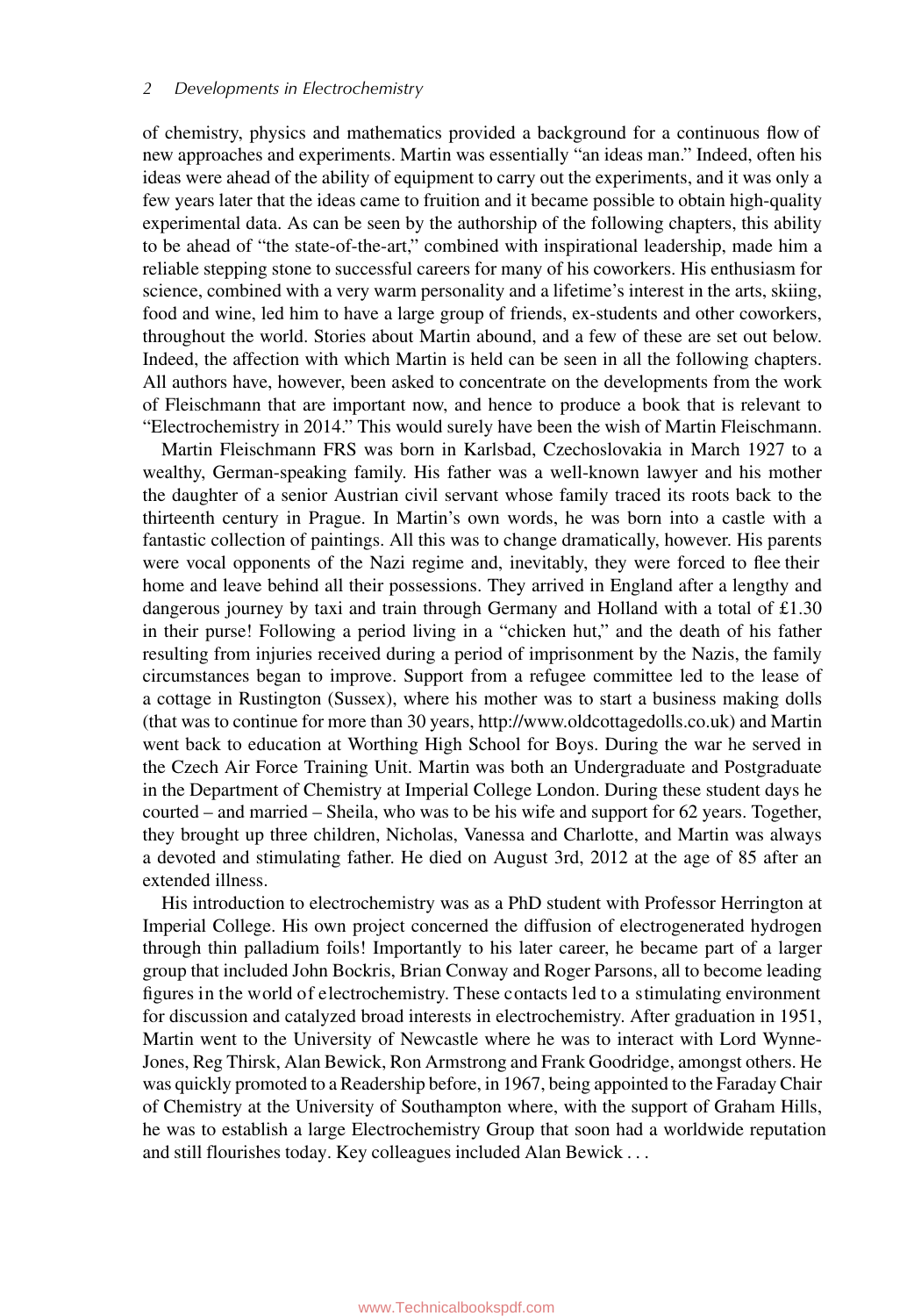**13**

### **Cold Fusion After A Quarter-Century: The Pd/D System**

*Melvin H. Miles<sup>1</sup> and Michael C.H. McKubre2 1University of LaVerne, Department of Chemistry, USA 2SRI International, Energy Research, USA*

On March 23rd 1989, Fleischmann, Pons and Hawkins [1] publicly reported the results of an anomalous heat effect resulting from the intensive, electrochemical insertion of deuterium into palladium cathodes occurring over an extended period of time. This was already a well-studied system, and the SRI team, having worked on  $Pd/D<sub>2</sub>O$  for more than a decade, was better positioned than most to judge this claim experimentally. If anomalous large heat production was indeed present in palladium cathodes loaded electrolytically with D, then the only possibility was that this occurred in the very high loading regime with the atomic loading ratio D/Pd greater than about 0.8, where the system had been infrequently and poorly studied. In the space available, the aim of this chapter is to focus on two details of Martin Fleischmann's final project: (i) the multithreshold materials constraints that prevented easy reproducibility of the Fleischmann–Pons heat effect (FPHE); and (ii) the brilliant, but largely not understood, implementation of the Fleischmann–Pons calorimeter, designed to take advantage of positive thermal feedback.

Some readers of this book will consider that this chapter on cold fusion represents Martin Fleischmann's greatest scientific failure; however, the authors believe that this may instead be one of the greatest contributions that Martin Fleischmann, along with Stanley Pons, made to science [1, 2]. Unfortunately, early attacks on this field were vigorous, even resorting to personal and unscientific criticisms [3–5], and progress in this field has been slow because of the consequential lack of funding and the difficult problem

Edited by Derek Pletcher, Zhong-Qun Tian and David E. Williams.

*Developments in Electrochemistry: Science Inspired by Martin Fleischmann*, First Edition.

<sup>© 2014</sup> John Wiley & Sons, Ltd. Published 2014 by John Wiley & Sons, Ltd.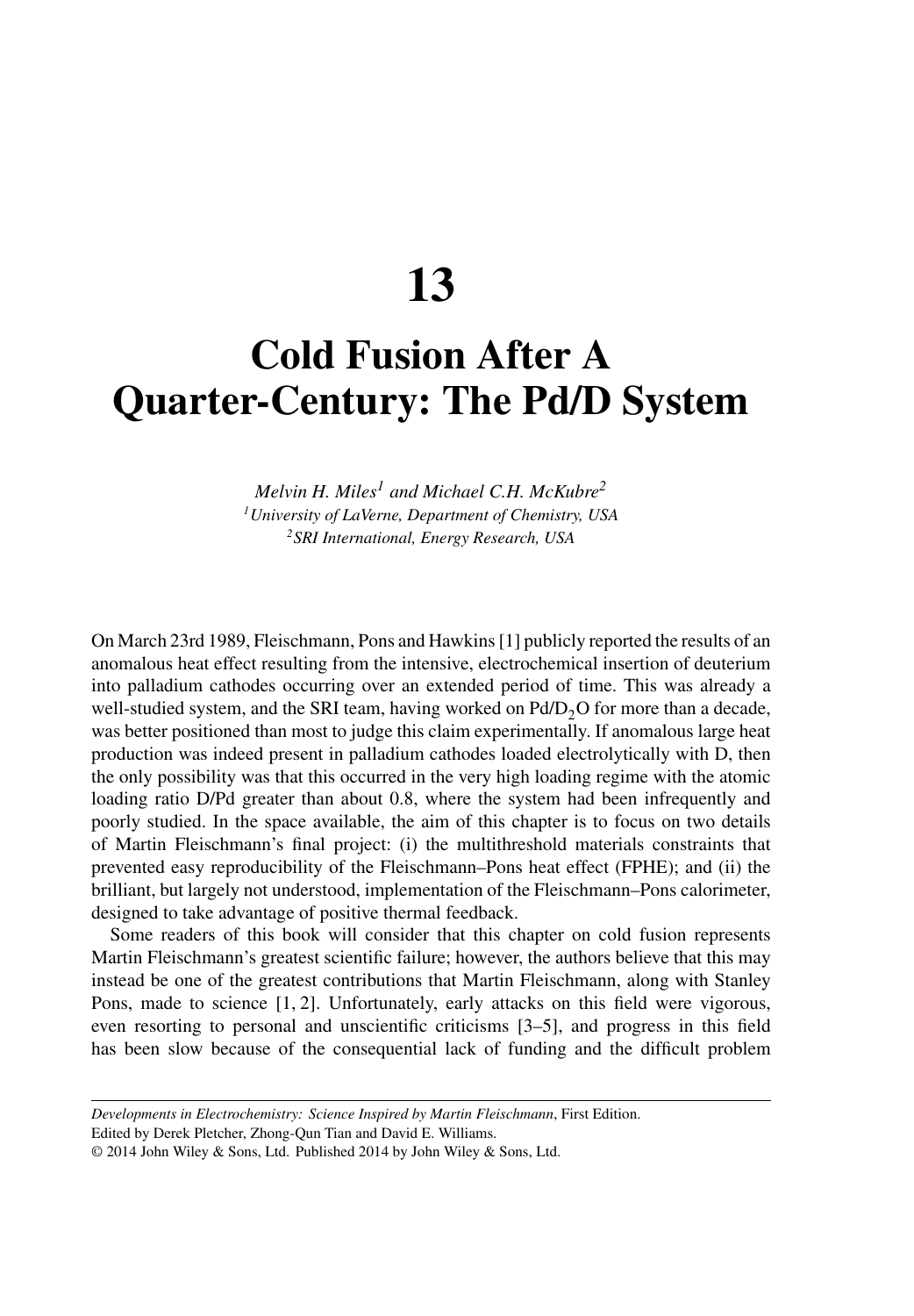of reproducibility of the experimental results. Furthermore, the publication of research results on cold fusion soon became blocked by the editors of many scientific journals, and this discouraged academic entry into the field. The apparent irreproducibility is likely a materials problem, because results seem to depend on the palladium source and the metallurgical methods that were used in its preparation. Nevertheless, many research groups in various countries have now reported excess enthalpy effects for the Pd/D system [3–5]. The main nuclear reaction product that correlates with the excess enthalpy was found to be helium-4 [6–9]. Smaller amounts of other nuclear reaction products include tritium  $[10–12]$ , neutrons  $[13, 14]$ , radiation  $[3, 7, 15]$ , and elemental transmutations  $[3–5]$ . There have been eighteen international conferences on cold fusion (ICCF) beginning in 1990 with alternating locations in the US or Canada, Europe and Asia.

Those of us who worked with Martin Fleischmann likely remember him for different aspects of his multifaceted personality and extreme scientific diversity. For the authors of this chapter, his major accomplishment was the discovery of anomalous heat effects in the electrochemical palladium deuterium system (Pd/D). Few would have had the vision to see such a possibility, the courage to pursue it, and the skill to test it. These anomalous effects were and are consistent in magnitude with excess enthalpy production by nuclear reactions. These are several orders of magnitude larger than can be explained by chemical reactions or lattice storage energy.

Initially called cold fusion, $<sup>1</sup>$  this usage generated both confusion and hostility, and was</sup> in any case premature.<sup>2</sup> This field of endeavour, unveiled by Martin Fleischmann and Stanley Pons [1, 2], has broadened substantially in 25 years of research and is now known by several acronyms. The general classification of this field is Condensed Matter Nuclear Science (CMNS), and an electronic journal of that name is often used to publish papers in this field. This CMNS name highlights the observation, first suggested by Julian Schwinger [16], that nuclear reactions take place differently in a metal lattice than in free space. This chapter will be confined mostly to a discussion of the FPHE, a term which signifies anomalous excess heat production from electrochemical and gas-phase experiments in the Pd/D system. An attempt will be made in this chapter to demonstrate the consensus of the CMNS community that the FPHE is both anomalous and real, is nuclear in origin, has associated products that are quantitatively and temporally associated with the anomalous enthalpy, and results in products unique to nuclear reactions. As expected by Schwinger, the product distributions are not those of hot fusion and give rise to the possibility of practical energy production. Several dozen theoretical approaches are being actively developed, but none offers a clear and complete explanation for all observations. Martin Fleischmann often stated that a major reason for his study of the Pd/D system was to find experimental results that could only be explained by quantum electrodynamics (QED) and not by quantum mechanics. This led to his close relationship with Giuliano Preparata, who proposed an early theory for the FPHE that was based on QED [17] and correctly predicted helium-4 as the main fusion product [17].

<sup>&</sup>lt;sup>1</sup> The term "cold fusion" was originally adopted to describe muon-catalyzed fusion.

<sup>2</sup> The original 1989 manuscript title contained a question mark "—cold fusion?". The word "fusion" was an unfortunate choice because high-energy and particle physicists reserve this historic term for well-known reactions that are not the same as those observed in the Pd/D system.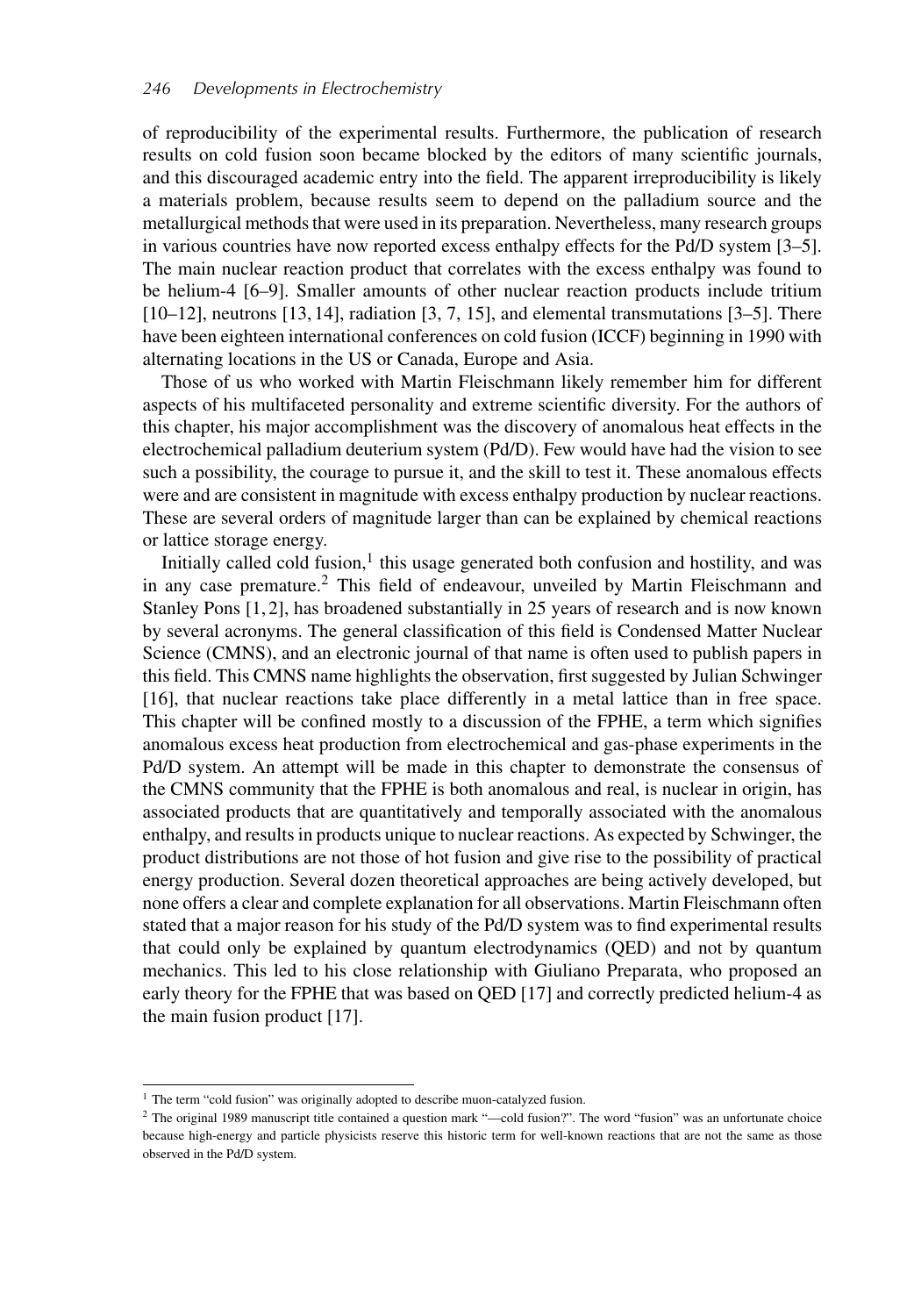#### **13.1 The Reproducibility Issue**

While the lack of reproducibility in Pd/D experiments certainly makes the advancement of this science much more difficult, it does not mean that the FPHE is due to experimental errors. For example, the semiconductor field encountered a similar problem that persisted until the role of impurities was properly understood and the harmful impurities eliminated. Perhaps impurities in the palladium also play a critical role. The summary of the US Navy Laboratory (NAWCWD) at China Lake [18] shows that the FPHE was observed in 17 out of 28 experiments using palladium material from Johnson-Matthey. Also, palladium-boron (Pd-B) produced by the Naval Research Laboratory (NRL) gave excess enthalpy in seven out of eight experiments [18]; in contrast, palladium from other sources produced excess heat in only two of 24 experiments. Experiments at SRI also showed that the success rate varied greatly with the source of the palladium, with the most successful early set of experiments being performed with the most impure material [19].

Fleischmann and Pons had good success in the production of excess enthalpy using Johnson-Matthey palladium up until about the time of their 1989 announcement. However, at about this time Johnson-Matthey made a major change in their method of producing palladium, and this newer material was very poor for obtaining the FPHE. In private conversations, as well as in a later publication [20], Martin Fleischmann revealed that the good (or type A) Johnson-Matthey palladium was made under a cracked ammonia atmosphere [20]. The melting of the palladium under this  $H_2 + N_2$  atmosphere likely resulted in  $H_2$  reacting with any oxygen impurity in the palladium and removing it as  $H_2O$ vapor. However, this cracked ammonia atmosphere was no longer used when Johnson-Matthey changed their method of manufacturing palladium. The high success rate at China Lake for the NRL Pd-B material can also be explained by an oxygen removal mechanism. During arc-melting of the Pd-B material under argon, any oxygen in the palladium would react with the boron present to form  $B_2O_3$ , and this lower-density product would rise to the surface and skim off the top of the molten palladium.<sup>3</sup>

#### **13.2 Palladium–Deuterium Loading**

Directly related to the reproducibility issue is the requirement of high loading of the palladium with deuterium during electrolysis in heavy water. McKubre and others have shown that no excess power was produced with Pd wire cathodes until the D/Pd atomic ratio reached 0.85, or higher. Furthermore, the excess power production increases rapidly to large values above this 0.85 threshold. This effect of the D/Pd loading ratio on excess power production was reported simultaneously and independently by McKubre [21] and by Kunimatsu [22] at a conference in Japan in 1992. For bulk pure palladium wire cathodes, such as those used by Fleischmann and most early replicators, the problem is compounded by the multithreshold nature of the FPHE. Not only does initiation of the effect require D/Pd loadings rarely achieved before 1989, but these loadings must also be maintained

<sup>&</sup>lt;sup>3</sup> Assuming that the palladium metal is a critical factor for the anomalous FPHE, it is not possible to make two palladium cathodes with exactly the same atomic arrangements, impurity levels, etc. Therefore, two "identical experiments" cannot be carried out.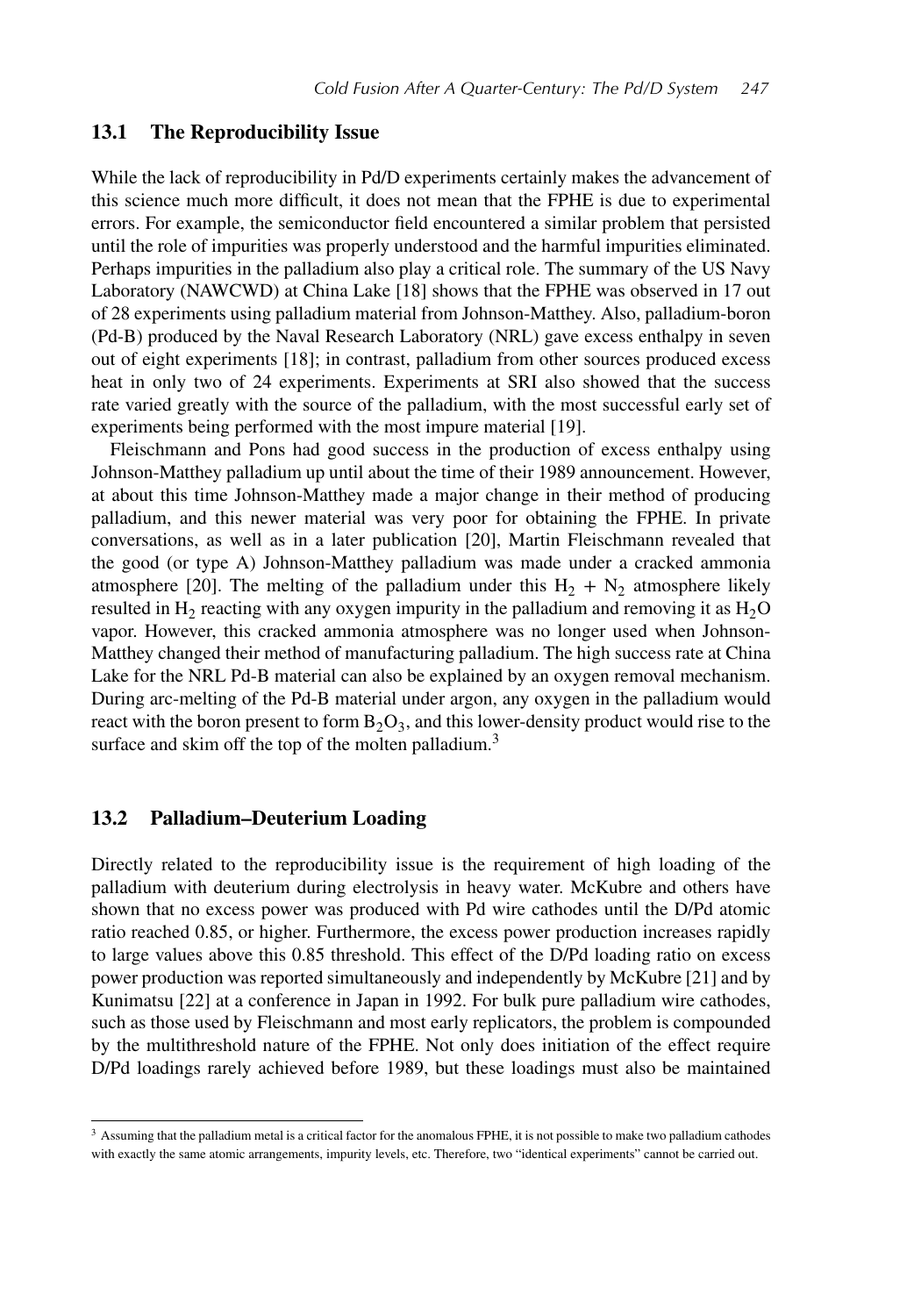for hundreds of hours in the presence of threshold current densities of 100 mA cm−<sup>2</sup> or larger, well beyond the current density of maximum loading.<sup>4</sup> Very few bulk Pd samples are capable of sustaining high loading, because of the mechanical damage caused by mismatched lattice expansion and the formation of internal voids filled at equilibrium with  $D<sub>2</sub>$  at high gas pressure. Electrochemical damage of the interface and the build-up of surface impurities also tend to reduce the maximum loading achievable by a particular sample with time. Of equal importance, surface damage and poor interface conditioning and control, reduces the flux of deuterium through the interface. The magnitude (but not direction) of this flux is now known to be proportional to the magnitude of the excess heat effect as expressed in the following empirical equation [23].

$$
P_X = M(x - x^{\circ})^2 \ (i - i^{\circ}) \ |i_D| \quad \text{at } t > t^{\circ}
$$
 (13.1)

where  $P_X$  is the excess power,  $x = D/Pd$ ,  $x^\circ \sim 0.875$ , *i* is the electrochemical current density for the cathode,  $i<sub>D</sub>$  is the absorption deuteron flux through the surface expressed as current density (2–20 mA cm<sup>-2</sup>), and  $t^{\circ} > 20$  times the deuterium diffusional time constant in the cathode [23].

The failure to meet one or more of these threshold conditions provides an easy explanation for important early failures to reproduce the FPHE. Large significance was attached to early null heat results reported by a small number of groups at prestigious institutions. In light of the discussion above, it is useful to see whether these experiments – as well as other early experiments – were operated in a relevant regime. Perhaps the most cited early result reporting no anomalous effects was that of Lewis *et al.* [24] from Caltech, in which they stated that "D/Pd stoichiometries of 0.77, 0.79, and 0.80 obtained from these measurements were taken to be representative of the D/Pd stoichiometry for the charged cathodes used in this work." Also widely cited is the early null result of Albagli *et al.* [25] from MIT, who suggested that "... average loading ratios were found to be  $0.75 \pm 0.05$  and  $0.78 \pm 0.05$  for the D and H loaded cathodes, respectively." The Caltech and MIT reports of no excess heat effects are noted in Figure 13.1 in a histogram illustrating a number of early SRI and ENEA (Frascati) experiments producing positive excess power results as a function of maximum loading achieved.<sup>5</sup>

Even lower loading results were estimated by Fleming *et al.* [26] at Bell Labs in another report of no excess heat. In this case, the authors stated that " . . . the degree of deuterium incorporation was comparable to that for the open cells for the same time duration. The amount incorporated in longer electrolysis experiments was typically PdD*<sup>x</sup>* (0.45 *< x <* 0.75)." From what is known today (and as clearly shown in Figure 13.1), *none* of the cells in *any* of these cited studies would be expected to evidence any excess heat. In addition to insufficient loading, commonly the duration of the experiments were too short, the current density stimuli were too low and/or the deuterium flux was not measured. None of the criteria of Equation 13.1 was shown to be met, and at least two demonstrably were not met. In hindsight, it is evident that the authors were victims of "unknown unknowns", and

<sup>4</sup> The current density of maximum loading for D into Pd cathodes is between 15 and 25 mA cm−<sup>2</sup> in 0.1–1.0 M LiOD solutions typically used in these experiments.

<sup>5</sup> Fleischmann and Pons were well aware of the significance of loading and the need to measure it, and they did so by means of the cathode overvoltage. Since it is now clear that the FPHE occurs at or near the cathode surface, this measurement is possibly more relevant than the average loading inferred from bulk resistivity measurements, but requires experienced interpretation.